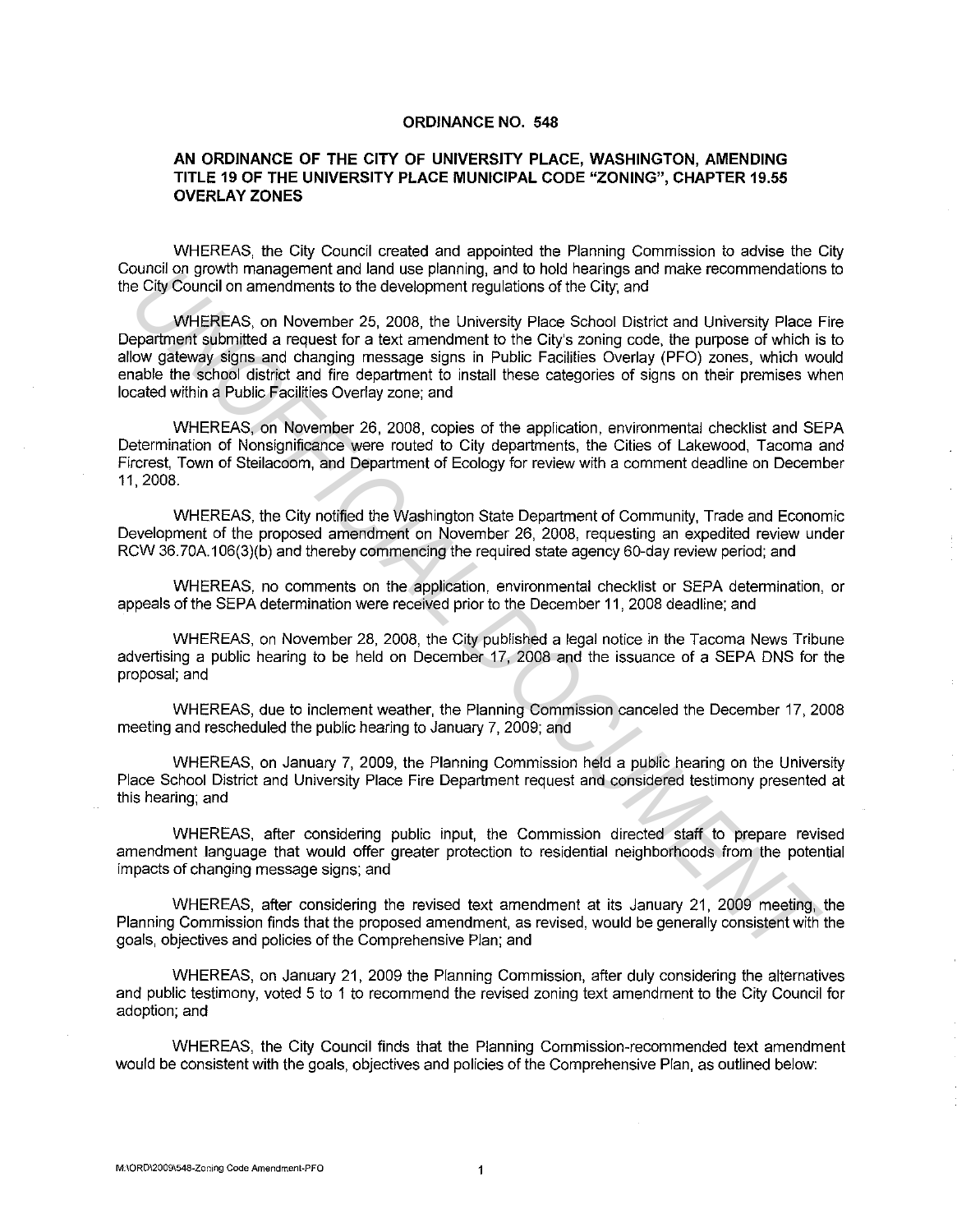a) Policy LU?B "Provide a zoning mechanism that provides flexibility to manage public property in a matter that serves the greatest public benefit."

By allowing flexibility on the part of the school district and fire district to have electronic message changing signs, both parties will be able to communicate alerts, life safety messaging, and agency information in the most effective manner.

b) Policy CF2D "Provide public facilities and services that the City can most effectively deliver, and contract for those best provided by other public entities and the private sector."

By enhancing cooperation among the City, University Place Fire Department and University Place School District through the use of electronic messaging, the goal to provide effective communication to the community will be strengthened.

c) Policy CF4B "Acquire and locate public facilities to create multiple use opportunities and support business areas where appropriate."

The proposal would support advertising for meetings and emergencies at fire station facilities and school buildings. Electronic messaging signs allow for rapid and current updates, as needed. In the event of a natural disaster, these message signs are invaluable.

d) Policy CF6L "Work with the Fire District to maintain a level of service that meets industry standards for fire suppression and emergency services."

Changing message signs provide the University Place Fire Department and University Place School District extra venues to promote their missions and maintain high levels of service for the citizens of University Place.

WHEREAS, the City Council finds that the proposed amendment, as recommended by the Planning Commission, will be in the best interests of the citizens and property owners of the city, in that the proposal will facilitate the dissemination of timely and accurate information to University Place citizens regarding community events, school events, and emergency announcements in keeping with the fire department's and school district's goals to communicate with the public; and

WHEREAS, the City Council finds that the proposed amendment, as recommended by the Planning Commission, will enhance the public health, safety, comfort, convenience or general welfare by allowing the fire department and school district to use electronic messaging for emergencies within the community and for providing accurate, updated information to the community, while doing so in a manner that will not significantly impact neighboring properties; *Uniteral to the system than the proposal amendment and University Piece Pin Department and University Piece Pin Department and University Piece School District firrough the last of electronic measaging, the goal to provid* 

### **NOW THEREFORE, THE CITY COUNCIL OF THE CITY OF UNIVERSITY PLACE, WASHINGTON, DO ORDAIN AS FOLLOWS:**

**SECTION 1. Title 19 Zoning -- Chapter 19.55 Overlay Zones.** Section 19.55.070 of the University Place Municipal Code is hereby amended as set forth in Exhibit "A" attached.

**SECTION 2. Copy to be Available.** One copy of this ordinance shall be available in the office of the City Clerk for use and examination by the public.

**SECTION 3.** Severability. If any section, sentence, clause, or phrase of this ordinance shall be held to be invalid or unconstitutional by a court of competent jurisdiction, such invalidity or unconstitutionality shall not affect the validity or constitutionality of any other section, sentence, clause, or phrase of this ordinance.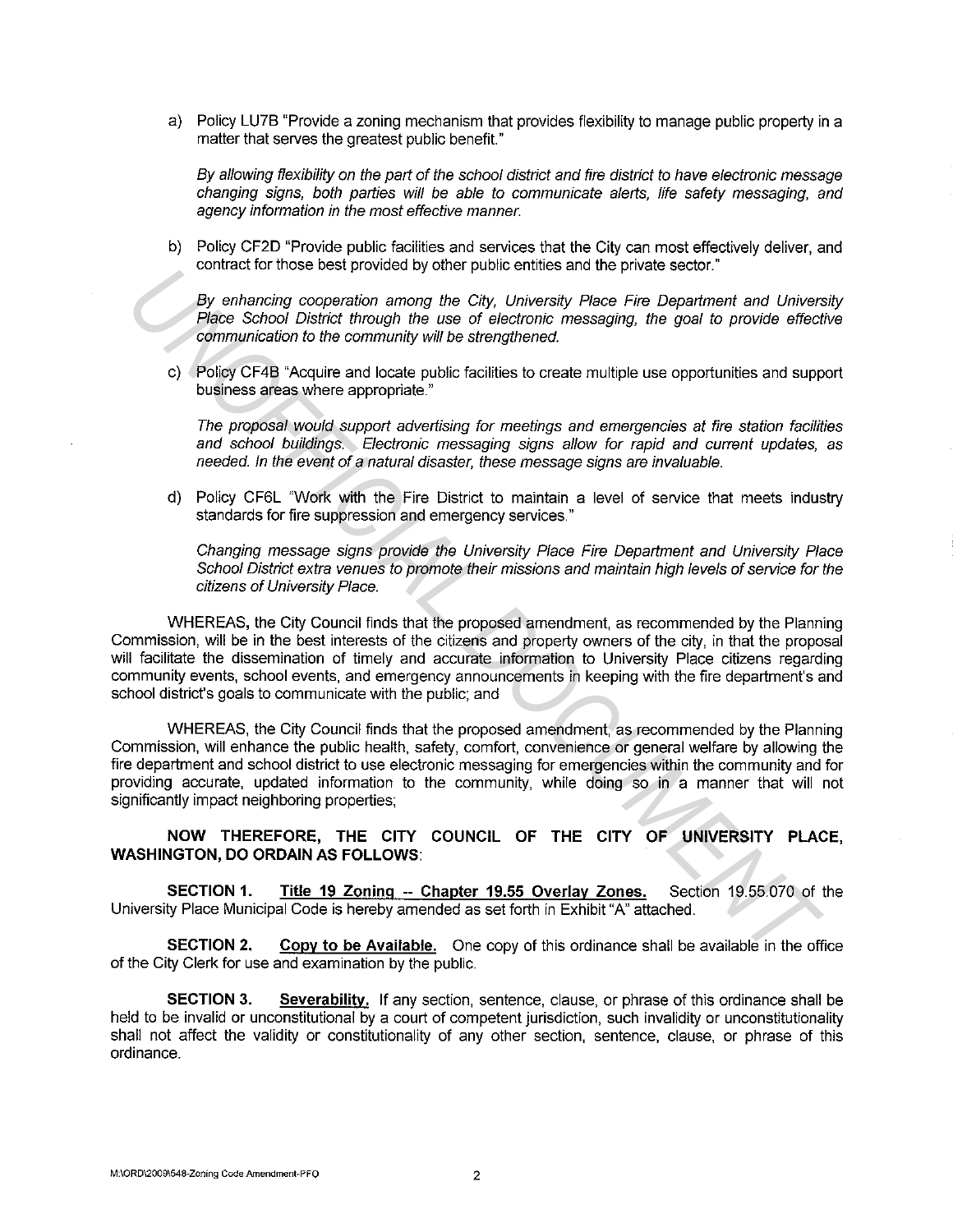**SECTION 4. Publication and Effective Date.** A summary of this Ordinance consisting of its title shall be published in the official newspaper of the City. This ordinance shall take effect five days after publication.

#### **PASSED BY THE CITY COUNCIL ON APRIL 20, 2009.**

 $B_{\mu\nu}$ 

Linda Bird, Mayor

*DOCUMENT*

**ATTEST:** 

Genetia, City Clerk **TTEST:**<br>
THEST:<br>
THE GENERIC CITY CIETK<br>
PPROVED AS TO FORM:<br>
UNION PONCIAL<br>
UNION PONCIAL<br>
UNION PONCIAL CONTRACTION<br>
THE CITY AND THE CONTRACTION<br>
THE CITY AND THE CONTRACTION<br>
THE CONTRACTION<br>
THE CONTRACTION

**APPROVED AS TO FORM:** 

Published: 04/22/09 Effective Date: 04/27/09